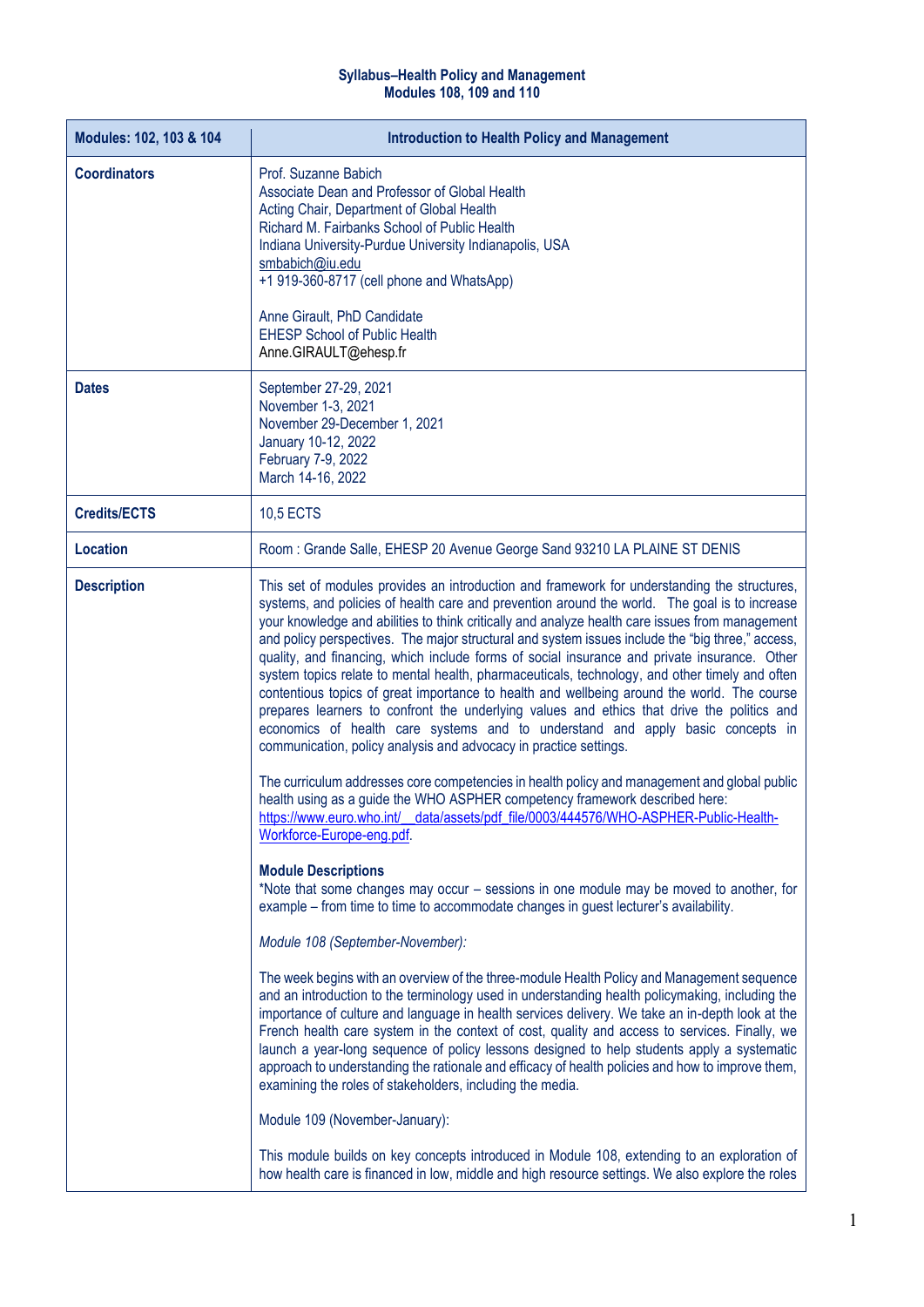|                                   | of the pharmaceutical industry and technology, health informatics (including the use of electronic<br>medical records and privacy challenges), and development of leadership skills for application in<br>field settings.<br>Module 110 (February-March):<br>This module examines the burden of mental illness around the world and how health systems<br>cope with the challenge of supporting individuals within the context of culture. We discuss and<br>debate timely topics related to development funding as well as how health systems responded -<br>and why - during the COVID-19 pandemic. The module concludes with team presentations of in-<br>depth policy analyses conducted over the course of the year.                                                                                                                                                                                                         |
|-----------------------------------|-----------------------------------------------------------------------------------------------------------------------------------------------------------------------------------------------------------------------------------------------------------------------------------------------------------------------------------------------------------------------------------------------------------------------------------------------------------------------------------------------------------------------------------------------------------------------------------------------------------------------------------------------------------------------------------------------------------------------------------------------------------------------------------------------------------------------------------------------------------------------------------------------------------------------------------|
| <b>Prerequisites</b>              | None                                                                                                                                                                                                                                                                                                                                                                                                                                                                                                                                                                                                                                                                                                                                                                                                                                                                                                                              |
| <b>Course learning objectives</b> | At the end of the module, you should be able to:<br>Distinguish among various health care payers, providers, organizations and functions<br>Understand past, current, and emerging key issues in health care financing,<br>$\bullet$<br>insurance, delivery, organization, policy, administration, access, and quality in<br>selected countries<br>Apply knowledge of these issues to administrative decision-making and policy<br>development, and do so with a grounding in public health ethics<br>Compare and evaluate the impact of programs and policies on the health of<br>individuals and populations<br>Explore and analyze an important public health issue and recommend a realistic<br>approach to addressing the issue<br>Achieve the previous objective by working effectively in a team of fellow students<br>Cogently discuss and debate complex, current and future public health and health<br>services issues |
| <b>Structure</b>                  | Content is arranged in modules distributed over six weeks. Modules are designed to be highly<br>interactive, encouraging critical thinking, debate and reflection. Material in each module builds<br>sequentially on the module before it, reinforcing key concepts. At times, the schedule for sessions<br>within modules may be modified to take advantage of the availability of a guest lecturer, field-<br>based activity or other rich learning opportunity that may arise.<br>Most weeks, sessions will devote at least the last half hour of each morning, and the first half<br>hour of each afternoon, to engaged discussion and reflection.                                                                                                                                                                                                                                                                            |
| <b>Resources</b>                  | Textbook:<br>No textbook is required. Timely and relevant articles will be assigned to supplement in-class<br>lectures, activities and discussions.<br>Recommended (not required):<br>Roberts, Hsiao, Berman and Reich. Getting Health Reform Right: A Guide to Improving<br>Performance and Equity. Oxford University Press. 2008.<br>Deborah Stone. Policy Paradox: The Art of Political Decision Making. Third Edition. WW<br>Norton & Co. 2011.<br>Eugene Bardach. A Practical Guide for Policy Analysis: The Eightfold Path to More Effective<br>Problem Solving. Fourth Edition. CQ Press. 2011.<br>Website:<br>Course materials can be found online on the program's REAL website.<br>Readings : See links posted on REAL for each session.                                                                                                                                                                                |
| <b>Course requirement</b>         | Group Policy Brief Projects: You will work in assigned groups for the purpose of completing this<br>important part of the course. Each group will conduct an analysis of a problem and associated<br>policy in the context of a specific country. Groups will deliver oral presentations of their analyses<br>at the end of the last module and turn in a written policy brief. Time is set aside during one or<br>more class periods for groups to meet to identify the specific focus of their analysis. Each group<br>prepares a brief oral presentation for delivery in class in March and a policy brief of no more than<br>10-15 pages (the shorter the better).                                                                                                                                                                                                                                                            |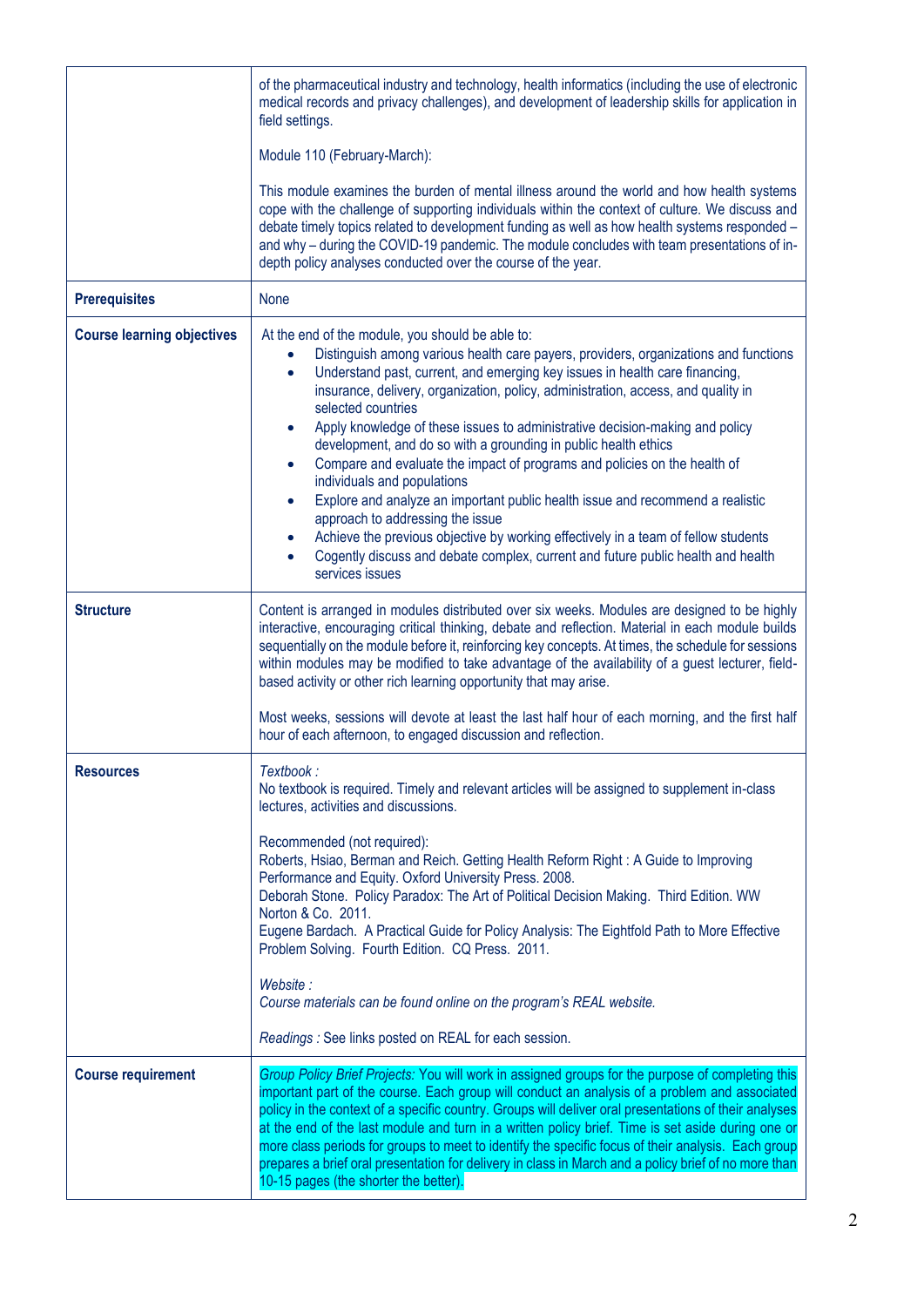Many sample formats for policy briefs are available via a simple Web search of "writing a health policy brief." Also see samples at: [www.healthaffairs.org/healthpolicybriefs.](http://www.healthaffairs.org/healthpolicybriefs) We will also share examples of previous program cohorts' written policy briefs.

You are expected to use resources from the library, Internet, and course materials in documenting your work. (Include a list of resources, including websites and the date you visited each site as an addendum to your policy brief.) Projects should integrate concepts from course lectures and readings, and from other academic and professional literature. **Final papers are due and posted on REAL by Monday morning at 9am France time of the week in which module 110 begins, and must also be submitted by email to smbabich@iu.edu.**

We have also set some interim dates by which components of the project are due to instructors for evaluation. This is to help ensure that groups are making appropriate and timely progress on their projects.

Policy brief project

Problem statement; policy identified (due January 3<sup>rd</sup> 5pm CET) Evidence: stakeholder analysis (due January 24<sup>th</sup> 5pm CET) Evaluation criteria grid; policy alts (due Feb  $14<sup>th</sup>$  5pm CET) Written brief; oral presentation (as above, due last week of class)

We recommend that you use the American Psychological Association's citation style in your paper. The APA style is commonly used in our field. For information about this style, see [http://www.lib.unc.edu/instruct/citations/apa/index.html.](http://www.lib.unc.edu/instruct/citations/apa/index.html) Other styles are also acceptable ; the key is to be sure your writing style is consistent and clear.

Group project grades are based on the following:

- Logical, appropriate, evidence-based conclusions, analyses, and recommendations in both the presentation and paper (30 percent)
- **Effectiveness of oral presentation (30 percent)**
- Clearly written paper with topics arranged logically. Well designed tables and figures that convey relevant, important information (20 percent)
- Effective, appropriate application of course materials and other resources in the poster and paper (20 percent)

Note also that you will complete a questionnaire that assesses your own and your teammates' contributions to the project. All team members will receive the same grade except if it is clear that someone has not participated effectively (attended and contributed to meetings; made timely, helpful contributions; been constructive, etc.). In that case, that individual's grade will be lowered accordingly.

## *Reflection Paper/Journal:*

Another assignment is maintenance of an ongoing journal document in which you record your personal reflections or reactions to materials covered in the course. During and after each module, you will write a brief (not more than one single-spaced page) journal entry in a Word document labelled with your name (e.g. BABICH, S\_Journal\_2022). Journal entries should be reflective and may address such points as what you learned that surprised you, what you agreed or disagreed with, how you might apply what you've read to a work situation, how the information may have influenced your view on the topic, and so on. **Journal entries should NOT simply summarize or repeat what the author or lecturer wrote or said**.

**Reflection papers are due and posted on REAL on or before Monday, May 2 at 9am France time and must also be submitted by email to [smbabich@iu.edu.](mailto:smbabich@iu.edu)**

*Attendance/participation :*

You are expected to come to class prepared to participate in discussions with faculty, fellow students and guest lecturers. Credit for this part of the course is divided into two aspects: attendance and participation. Scores for attendance are simply based on number of class days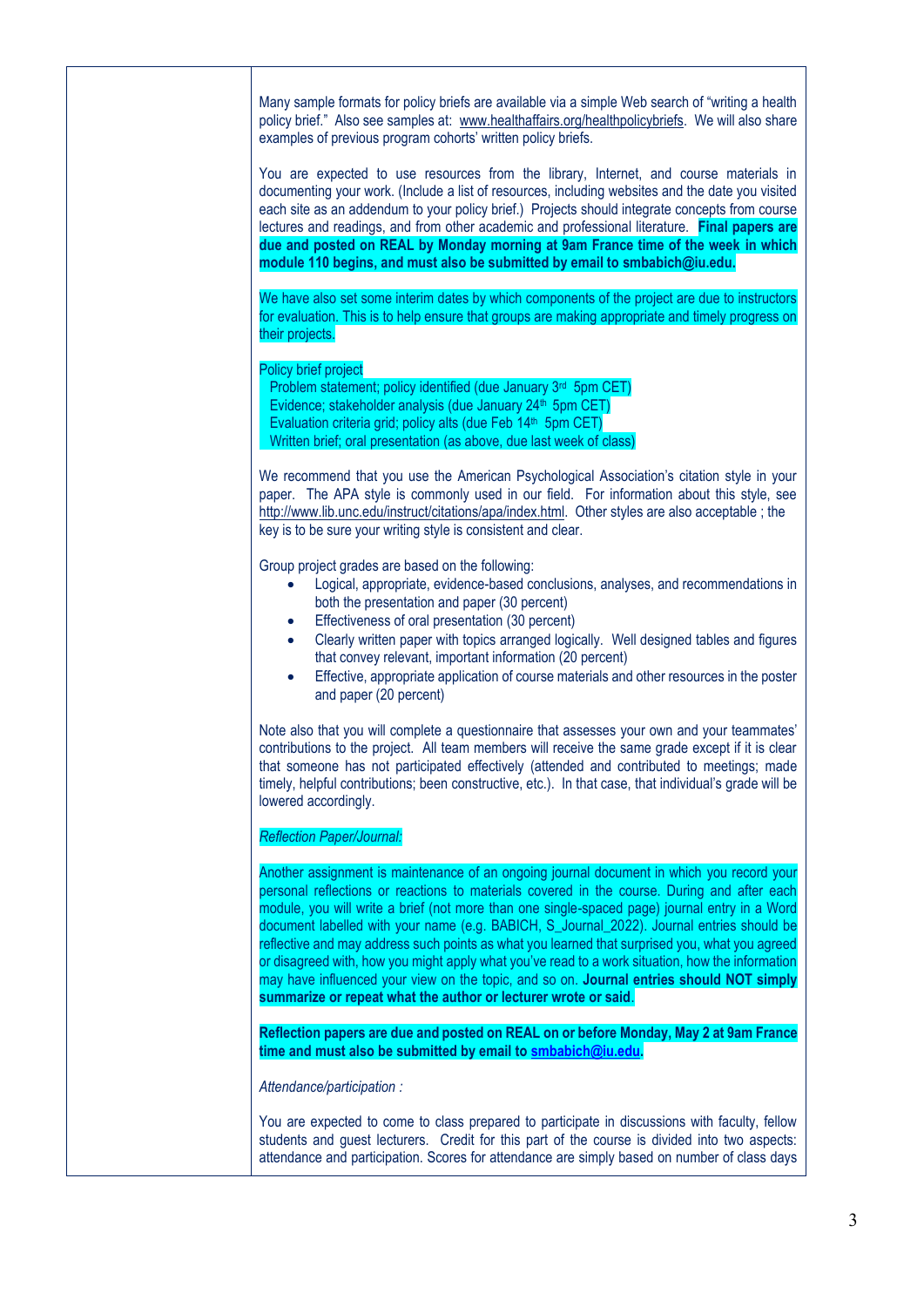|                               | fellow students and guest lecturers.                                                                                                                                                                                                                                                                                                                                                                                                                                                                                                                                                                                                                                                                                                                                                                                                                                                                                                                                                                                                                                                                                                                                                                                                                                                                                                                                                                                                                                                                                                                                                                                                                                                                                                                                                                                                                                                                                                                                                                                                                                                                                                                                                                                                                                                                                                                                                                                                                                                                                                                                                                                 | attended. Credit for participation is earned by active involvement in discussions with faculty,                                                                                                                                                                                          |
|-------------------------------|----------------------------------------------------------------------------------------------------------------------------------------------------------------------------------------------------------------------------------------------------------------------------------------------------------------------------------------------------------------------------------------------------------------------------------------------------------------------------------------------------------------------------------------------------------------------------------------------------------------------------------------------------------------------------------------------------------------------------------------------------------------------------------------------------------------------------------------------------------------------------------------------------------------------------------------------------------------------------------------------------------------------------------------------------------------------------------------------------------------------------------------------------------------------------------------------------------------------------------------------------------------------------------------------------------------------------------------------------------------------------------------------------------------------------------------------------------------------------------------------------------------------------------------------------------------------------------------------------------------------------------------------------------------------------------------------------------------------------------------------------------------------------------------------------------------------------------------------------------------------------------------------------------------------------------------------------------------------------------------------------------------------------------------------------------------------------------------------------------------------------------------------------------------------------------------------------------------------------------------------------------------------------------------------------------------------------------------------------------------------------------------------------------------------------------------------------------------------------------------------------------------------------------------------------------------------------------------------------------------------|------------------------------------------------------------------------------------------------------------------------------------------------------------------------------------------------------------------------------------------------------------------------------------------|
| <b>Grading and assessment</b> |                                                                                                                                                                                                                                                                                                                                                                                                                                                                                                                                                                                                                                                                                                                                                                                                                                                                                                                                                                                                                                                                                                                                                                                                                                                                                                                                                                                                                                                                                                                                                                                                                                                                                                                                                                                                                                                                                                                                                                                                                                                                                                                                                                                                                                                                                                                                                                                                                                                                                                                                                                                                                      |                                                                                                                                                                                                                                                                                          |
|                               | <b>Component</b>                                                                                                                                                                                                                                                                                                                                                                                                                                                                                                                                                                                                                                                                                                                                                                                                                                                                                                                                                                                                                                                                                                                                                                                                                                                                                                                                                                                                                                                                                                                                                                                                                                                                                                                                                                                                                                                                                                                                                                                                                                                                                                                                                                                                                                                                                                                                                                                                                                                                                                                                                                                                     | % of Grade                                                                                                                                                                                                                                                                               |
|                               | Policy brief project                                                                                                                                                                                                                                                                                                                                                                                                                                                                                                                                                                                                                                                                                                                                                                                                                                                                                                                                                                                                                                                                                                                                                                                                                                                                                                                                                                                                                                                                                                                                                                                                                                                                                                                                                                                                                                                                                                                                                                                                                                                                                                                                                                                                                                                                                                                                                                                                                                                                                                                                                                                                 | 70 total                                                                                                                                                                                                                                                                                 |
|                               | Problem statement; policy identified                                                                                                                                                                                                                                                                                                                                                                                                                                                                                                                                                                                                                                                                                                                                                                                                                                                                                                                                                                                                                                                                                                                                                                                                                                                                                                                                                                                                                                                                                                                                                                                                                                                                                                                                                                                                                                                                                                                                                                                                                                                                                                                                                                                                                                                                                                                                                                                                                                                                                                                                                                                 | 10                                                                                                                                                                                                                                                                                       |
|                               | Evidence; stakeholder analysis                                                                                                                                                                                                                                                                                                                                                                                                                                                                                                                                                                                                                                                                                                                                                                                                                                                                                                                                                                                                                                                                                                                                                                                                                                                                                                                                                                                                                                                                                                                                                                                                                                                                                                                                                                                                                                                                                                                                                                                                                                                                                                                                                                                                                                                                                                                                                                                                                                                                                                                                                                                       | 10                                                                                                                                                                                                                                                                                       |
|                               | Evaluation criteria grid; policy alts<br>Wriitten brief; oral presentation                                                                                                                                                                                                                                                                                                                                                                                                                                                                                                                                                                                                                                                                                                                                                                                                                                                                                                                                                                                                                                                                                                                                                                                                                                                                                                                                                                                                                                                                                                                                                                                                                                                                                                                                                                                                                                                                                                                                                                                                                                                                                                                                                                                                                                                                                                                                                                                                                                                                                                                                           | 10<br>40                                                                                                                                                                                                                                                                                 |
|                               |                                                                                                                                                                                                                                                                                                                                                                                                                                                                                                                                                                                                                                                                                                                                                                                                                                                                                                                                                                                                                                                                                                                                                                                                                                                                                                                                                                                                                                                                                                                                                                                                                                                                                                                                                                                                                                                                                                                                                                                                                                                                                                                                                                                                                                                                                                                                                                                                                                                                                                                                                                                                                      |                                                                                                                                                                                                                                                                                          |
|                               | Reflection paper                                                                                                                                                                                                                                                                                                                                                                                                                                                                                                                                                                                                                                                                                                                                                                                                                                                                                                                                                                                                                                                                                                                                                                                                                                                                                                                                                                                                                                                                                                                                                                                                                                                                                                                                                                                                                                                                                                                                                                                                                                                                                                                                                                                                                                                                                                                                                                                                                                                                                                                                                                                                     | 20                                                                                                                                                                                                                                                                                       |
|                               | Attendance/participation                                                                                                                                                                                                                                                                                                                                                                                                                                                                                                                                                                                                                                                                                                                                                                                                                                                                                                                                                                                                                                                                                                                                                                                                                                                                                                                                                                                                                                                                                                                                                                                                                                                                                                                                                                                                                                                                                                                                                                                                                                                                                                                                                                                                                                                                                                                                                                                                                                                                                                                                                                                             | 10                                                                                                                                                                                                                                                                                       |
|                               | <b>TOTAL</b>                                                                                                                                                                                                                                                                                                                                                                                                                                                                                                                                                                                                                                                                                                                                                                                                                                                                                                                                                                                                                                                                                                                                                                                                                                                                                                                                                                                                                                                                                                                                                                                                                                                                                                                                                                                                                                                                                                                                                                                                                                                                                                                                                                                                                                                                                                                                                                                                                                                                                                                                                                                                         | 100% (20 pts)                                                                                                                                                                                                                                                                            |
|                               | is assessed by the relevance, thoughtfulness, and understanding displayed.                                                                                                                                                                                                                                                                                                                                                                                                                                                                                                                                                                                                                                                                                                                                                                                                                                                                                                                                                                                                                                                                                                                                                                                                                                                                                                                                                                                                                                                                                                                                                                                                                                                                                                                                                                                                                                                                                                                                                                                                                                                                                                                                                                                                                                                                                                                                                                                                                                                                                                                                           | NOTE: You are expected to come to class prepared to participate in discussions. The course<br>is designed to encourage interaction and debate by students. The quality (not quantity) of<br>your in-class comments and questions can move your final grade up or down one point. Quality |
| <b>Course policy</b>          | <b>Attendance &amp; punctuality</b><br>Regular and punctual class attendance is a prerequisite for receiving credit in a course.<br>You are expected to attend each class. Attendance will be taken at each class.<br>The obligations of attendance and punctuality cover every aspect of the course: - lectures,<br>conferences, group projects, assessments, examinations, as described in EHESP Academic<br>Regulations http://mph.ehesp.fr EHESP Academic Regulation Article. 3).<br>If you are not able to make it to class, you are required to send an email to the instructor and to<br>the MPH program coordinating team explaining your absence prior to the scheduled class date.<br>All supporting documents are provided to the end-of-year panel.<br>If you miss class, you are responsible for content. Any student who misses a class has the<br>responsibility for obtaining copies of notes, handouts and assignments. If additional assistance<br>is still necessary, an appointment should be scheduled with the instructor. Class time is not to be<br>used to go over material with students who have missed class.<br>Lateness: Students who are more than 10 minutes late may be denied access to a class.<br>Repeated late arrivals may be counted as absences (See http://mph.ehesp.fr EHESP Academic<br>Regulation Article. 3 Attendance & Punctuality)<br>Maximum absences authorized & penalty otherwise<br>Above 20% of absences will be designated a fail for a given class. Students are entitled to be<br>reassessed in any failed component(s). If you undertake a reassessment or retake a module,<br>you cannot normally obtain more than the minimum pass mark (i.e. 10 out of 20)<br><b>Exceptional circumstances</b><br>Absence from any examination or test, or late submission of assignments due to illness,<br>psychological problems, or exceptional personal reasons must be justified; otherwise, you will be<br>penalized, as above mentioned. You must directly notify your professor or the MPH academic<br>secretariat before the exam or before the assignment deadline. Before accepting a student's<br>justification, the professor or the MPH academic secretariat has the right to request either a<br>certificate from the attending physician or from a psychologist, or from any other relevant person<br>(See http://mph.ehesp.fr EHESP Academic Regulation Article 4 Examinations).<br>Courtesy: All cell phones MUST be turned off during class time.<br>Students are required to conduct themselves according to professional standards, eating during |                                                                                                                                                                                                                                                                                          |
| <b>Valuing Diversity</b>      |                                                                                                                                                                                                                                                                                                                                                                                                                                                                                                                                                                                                                                                                                                                                                                                                                                                                                                                                                                                                                                                                                                                                                                                                                                                                                                                                                                                                                                                                                                                                                                                                                                                                                                                                                                                                                                                                                                                                                                                                                                                                                                                                                                                                                                                                                                                                                                                                                                                                                                                                                                                                                      | Diversity enriches learning. It requires an atmosphere of inclusion and tolerance, which<br>oftentimes challenges our own closely-held ideas, as well as our personal comfort zones. The<br>results, however, create a sense of community and promote excellence in the learning         |